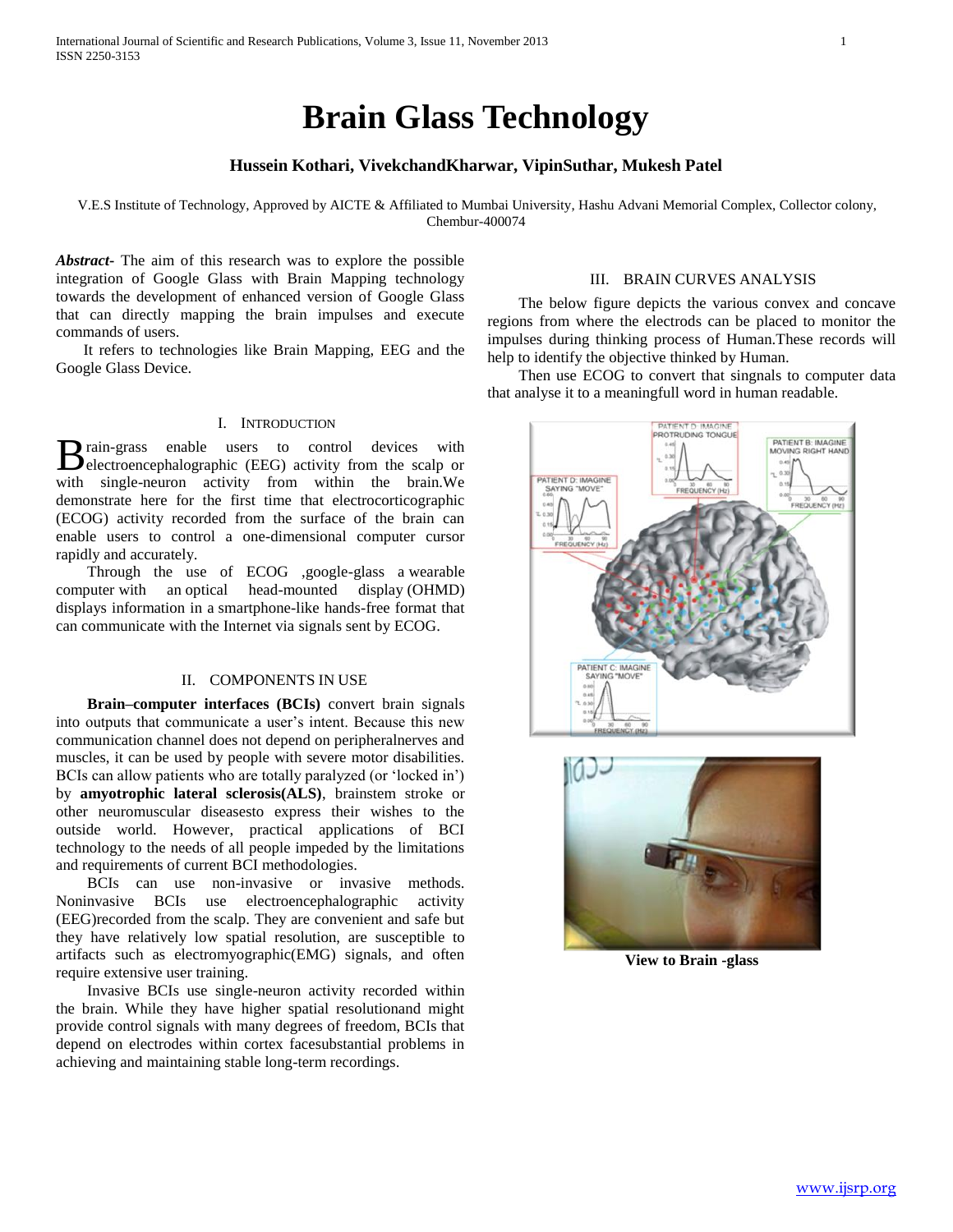

# IV. EYE LENCE ALALYSIS

 The above figure gives the idea of Human eye vision and the glass used to display the Picture/images to the user.

 The above figure's working is control by google glass a device developed by Google.

#### **Google glass:**

 Google Glass is an attempt to free data from desktop computers and portable devices like phones and tablets, and place it right in front of your eyes.

 Essentially, Google Glass is a camera, display, touchpad, battery and microphone built into spectacle frames so that you can perch a display in your field of vision, film, take pictures, search and translate on the go.



 The principle is one that has been around for years in science fiction, and more recently it's become a slightly clunky reality. In fact, the "heads-up display" putting data in your field of vision became a reality as early as 1900 when the reflector sight was invented.

 Google Glass uses display technology instead to put data in front (or at least, to the upper right) of your vision courtesy of a prism screen. This is designed to be easily seen without obstructing your view. According to Google the display is "the equivalent of a 25-inch high definition screen from eight feet The embedded camera obviously does not need a viewfinder because it is simply recording your first-person perspective, allowing you to take snaps or footage of what you are actually seeing.

 Any function that requires you to look at a screen could be put in front of you.

 Controlling this data is the next neat trick. With a microphone and touchpad on one arm of the frame, you can select what you want to do with a brief gesture or by talking to the device, and Google Glass will interpret your commands.

 Google Glass can also provide sound, with bone-induction technology confirmed. This vibrates your skull to create sound, which is both more grisly sounding and much less cumbersome than traditional headphones.

 way". There's no official word on native resolution, but 640 x 360 has been widely mooted.



 Overlaying data into your vision has obvious benefits; many of which are already functional in Google Glass. Directions become more intuitive (although it sounds like there is no GPS on board so you will have to pair it with your phone), you can view real-time translations or transcriptions of what is being said, and you can scroll through and reply to messages - all on the fly.

#### **What can Google Glass do?**

 As well as Google's own list of features, the early apps for Google Glass provide a neat glimpse into the potential of the headset.

 As well as photos and film - which require no explanation you can use the Google hangout software to video conference with your friends and show them what you're looking at.



 You'll also be able to use Google Maps to get directions, although with GPS absent from the spec list, you'll need to tether Glass to your phone.

 To do that, Google offers the MyGlass app. This pairs your headset with an Android phone. As well as sharing GPS data, this means messages can be received, viewed on the display, and answered using the microphone and Google's voice-to-text functionality.